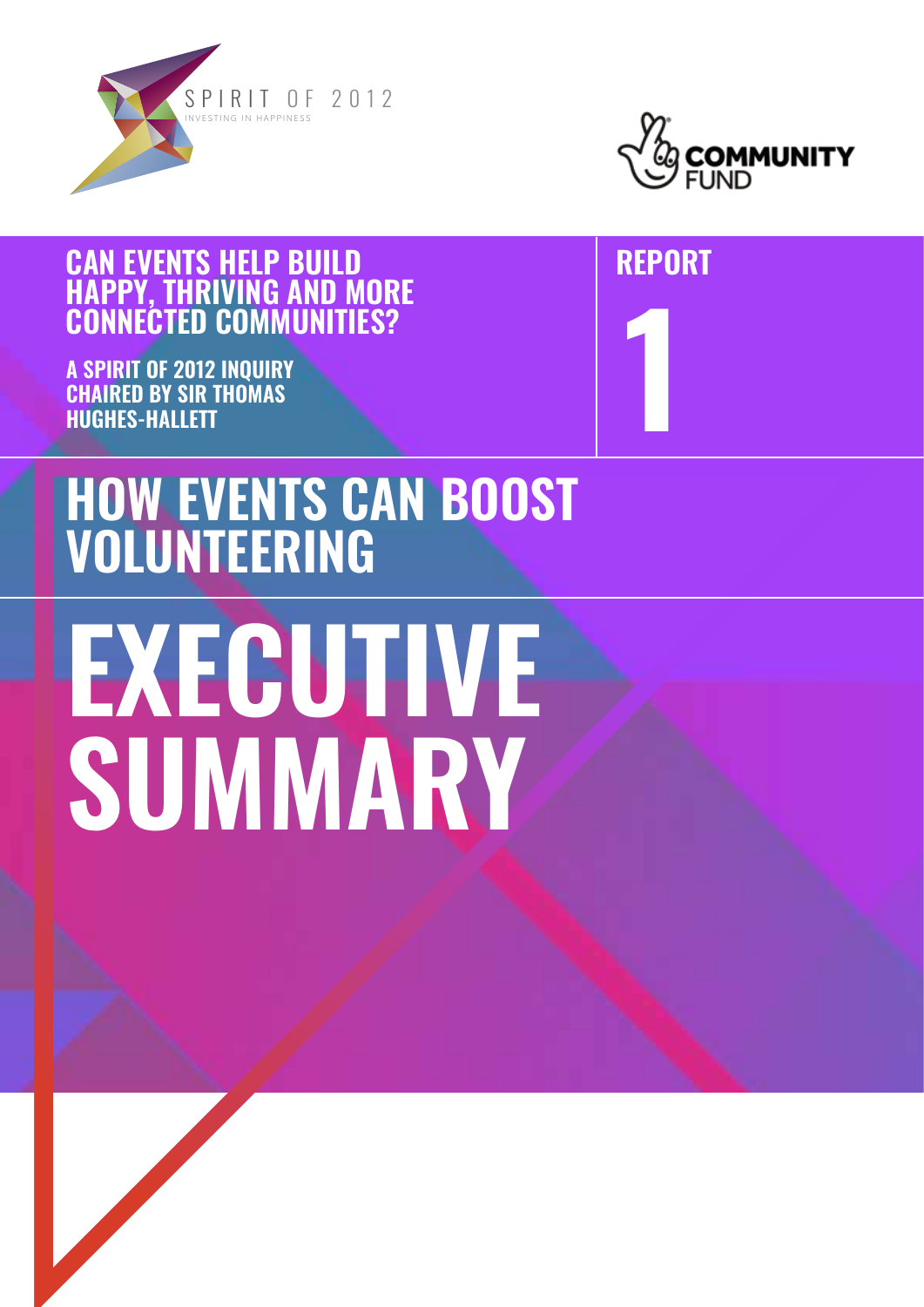## **EXECUTIVE SUMMARY**

**Major sporting events, royal jubilees, street parties and festivals are occasions that bring people from all walks of life together to commemorate or celebrate moments of importance in national and community life. As well as the pleasure they bring, such moments can act as a catalyst that leads to social and economic change, some of which may be realised years after event has ended. The positive impacts of events can include new sporting or cultural facilities, local regeneration, a larger visitor economy, new jobs, and increased inward investment. Events can also strengthen social connections and increase civic pride. Most events require volunteers for them to run smoothly: 70,000 people came forward to offer their time as Olympic and Paralympic Games. Volunteering at an event can have positive social and economic impacts, and be a route to regular volunteering.** 

We want build on the surge in volunteering we saw during lockdown and use next year's events to grow this social movement even more.

While events can leave lasting positive impacts, such legacies have not always been achieved.. Research commissioned by Sport England showed that just 7% of first-time volunteers at large sporting events go on to volunteer in grassroots sports<sup>5</sup>. Many organisations that work with volunteers feel that the power of events to boost volunteering is not being fully utilised. Many organisations that work with volunteers feel that more could be done to leverage the power of events to boost volunteering.

Next year will see the Birmingham 2022 Commonwealth Games which will involve 25,000 volunteers. Nearly 5,000 volunteers will be involved in the Rugby League World Cup and the Women's Euros in 2022. It is likely that hundreds of thousands of people will volunteer over the Platinum Jubilee weekend, organising street parties and local pageants. Without a coordinated effort, the events of 2022 may not leave a volunteering legacy. This is why Happy, Thriving and Connected Communities: The Spirit of 2012 Inquiry into the Impacts of Events decided to focus on volunteering for its launch report. We want build on the surge in volunteering we saw during lockdown and use next year's events to grow this social movement even more.

To inform this launch report, the Inquiry took expert evidence from people with experience of working with volunteers or organising events and undertook five online discussions with members of the public. Participants were selected to be broadly representative of the UK population in relation to gender, ethnicity and social grade, using a professional market research company. The Inquiry also commissioned a nationally-representative survey of 2,073 UK adults, undertaken by ICM between 24-27 September 2021.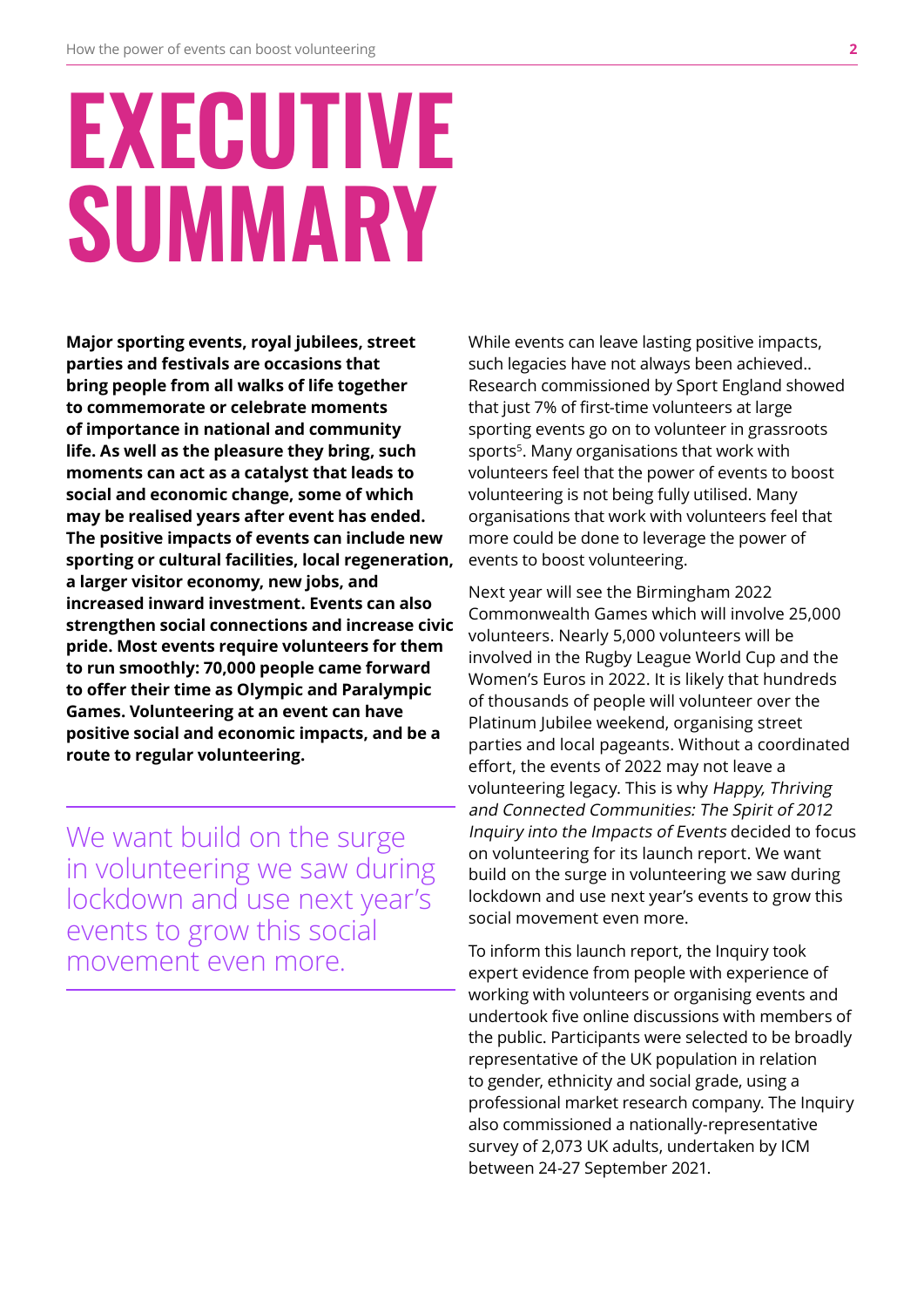## **EXECUTIVE SUMMARY CONTINUED**

**Our findings showed that 40% of UK adults had volunteered before, or since, the start of the pandemic in March 2020, either informally, for example, by helping a vulnerable neighbour or by giving their time to a formally-constituted organisation.**

## **of women feel that volunteering 85%**

**improves people's mental health and wellbeing, compared to 76% of men.**

Eight out of 10 people volunteer in their local area and people are most likely to give their time to civil society organisations, but some people volunteer in public sector organisations, for example as special constables, in schools or for the NHS. The environment, community development, and health and social care are the volunteering causes that have most appeal, both to those who currently give their time and to those with no history of volunteering.

The availability of free time, social values, and different perceptions about the value of volunteering all influence a person's propensity to offer their time. Figure 1 shows that some sectors of society are more likely to volunteer. The survey showed that younger people are more likely to be motivated by the impacts that volunteering can have on their employability, with 87% of 18-24 year olds agreeing volunteering helped improve people's skills and job prospects. 85% of women feel that volunteering improves people's mental health and wellbeing, compared to 76% of men.

## **Fig 1. Percentage of adults who said they had volunteered before or since March 2020**



Source: ICM survey of 2,073 UK adults, undertaken for Spirit of 2012, 24-27 September 2021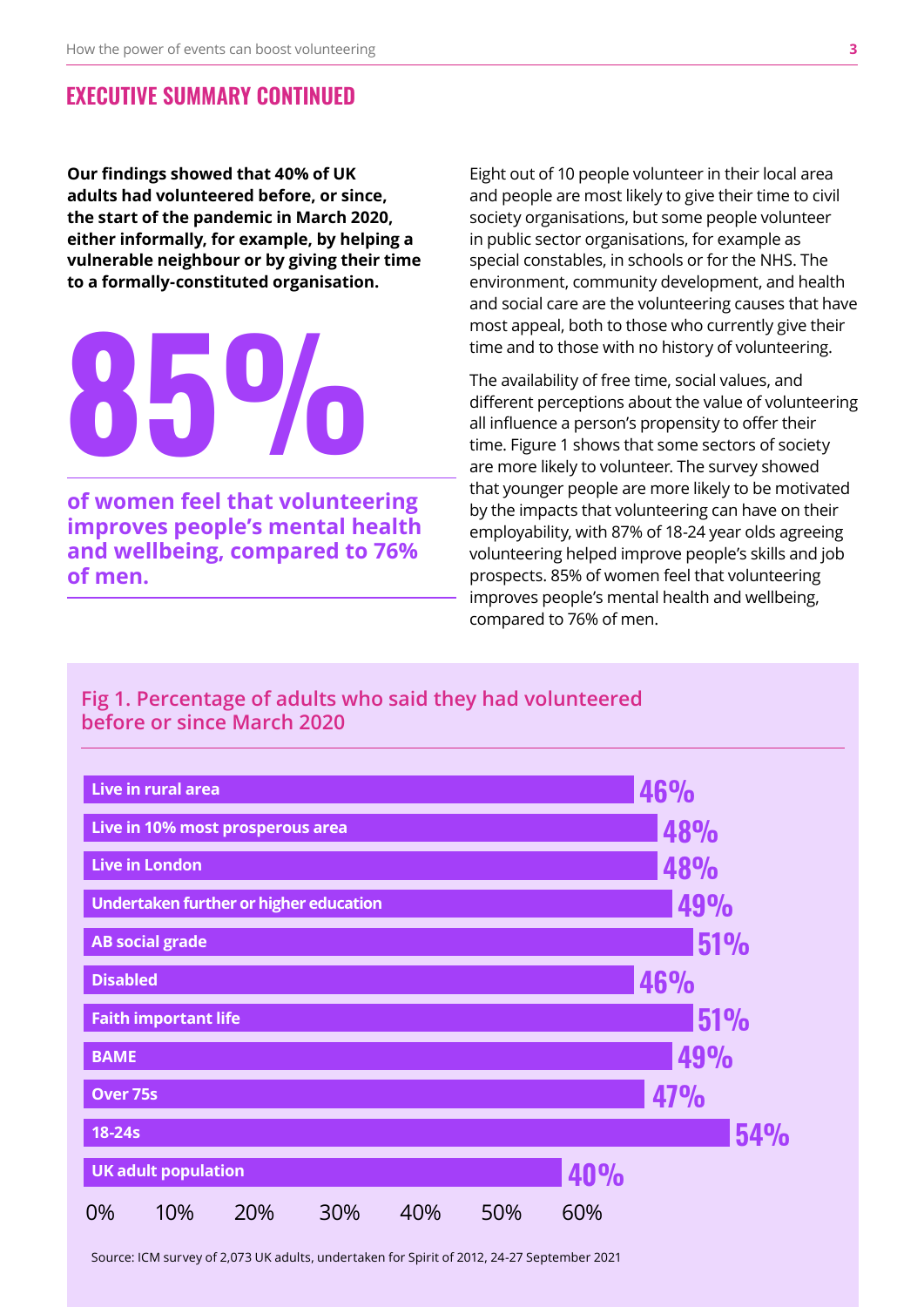## **WHO VOLUNTEERS? CONTINUED**

About half the people who volunteer are regular volunteers, giving their time more than once a month. Scaled up, this suggests that 9% of the adult population of the UK (4.8 million people) are regular volunteers. Younger people and those from higher social grades are less likely to be occasional volunteers, while those who give their time on a regular basis are more likely to be of retirement age. Some 72% of volunteers aged 65-74, and 73% of those over 75 reported that they volunteer more than once a month.

#### **Who volunteers at events?**

Some 14% of adults said that they had volunteered at a local or major event in the last 12 months, with another 29% of people saying that they had volunteered in this way more than 12 months ago. The large majority (86%) of regular volunteers

have given their time to help out at an event, but large and small events also attract first-time and occasional volunteers who can benefit from the experience. Volunteering at community events has a low bar to entry and can be a route to more active involvement in people's local communities.

## **Who does not volunteer?**

The survey suggests that 60% of people do not volunteer. About a third of non-volunteers have specific reasons for not giving their time; they may feel volunteering is not for them or it is not their responsibility. The other two-thirds of this group, who amount to 21 million people or 40% of the UK's adult population, may be interested in volunteering at a future date but currently face barriers that prevent them doing so.

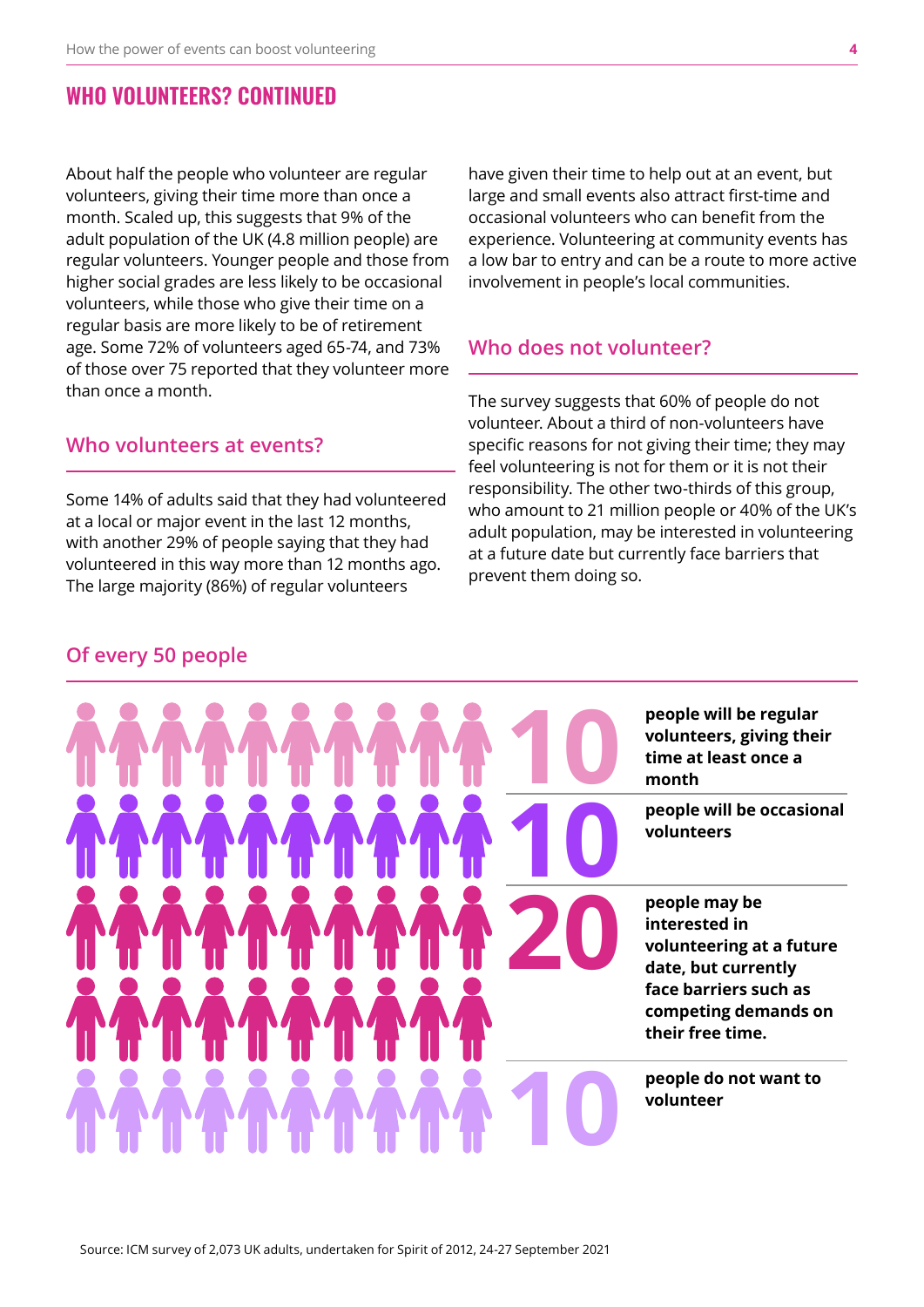## Better volunteering

Volunteering brings many benefits, to the individuals who give their time and to the organisations that receive help. Sectors such as heritage and grassroots sport would not be able to function without the help of volunteers, as wouldn't most of the UK's smaller charities. Volunteering also strengthens social connections and gives people a stronger stake in society. But these benefits will only be realised if volunteering is a positive experience that leads to positive impacts. The Inquiry has drawn on a range of evidence to develop some practical ideas for action to help achieve these aims. In particular we believe that we can be much better at using the power of events to boost volunteering.

The proposals below represent the Inquiry's initial ideas. We will develop them further over the next 12 months before we produce our final report. However, we are confident that our proposals, if implemented, would mean that volunteering would have greater positive impacts. Here are the Inquiry's initial ideas for action.

#### **1. Better communications**

As a society, we need to make a stronger case for volunteering and give people more information about what it involves and the benefits to them and their communities. Nearly half (44%) of people who did not volunteer said they would be more likely to volunteer if they knew there were things that they could do that would interest them; 36% of this group said that they would be more likely to volunteer if they had more information about what in volunteering involved.

We also need to champion volunteering. We would like to see the honours system give greater recognition to volunteers. We would like the Government to consider appointing 100 volunteering champions from a range of different professions and backgrounds, including those from business, faith, education, and from the Royal Family. Each champion would serve a fixed term and be tasked with making the case for volunteering with their peers and in their local communities.

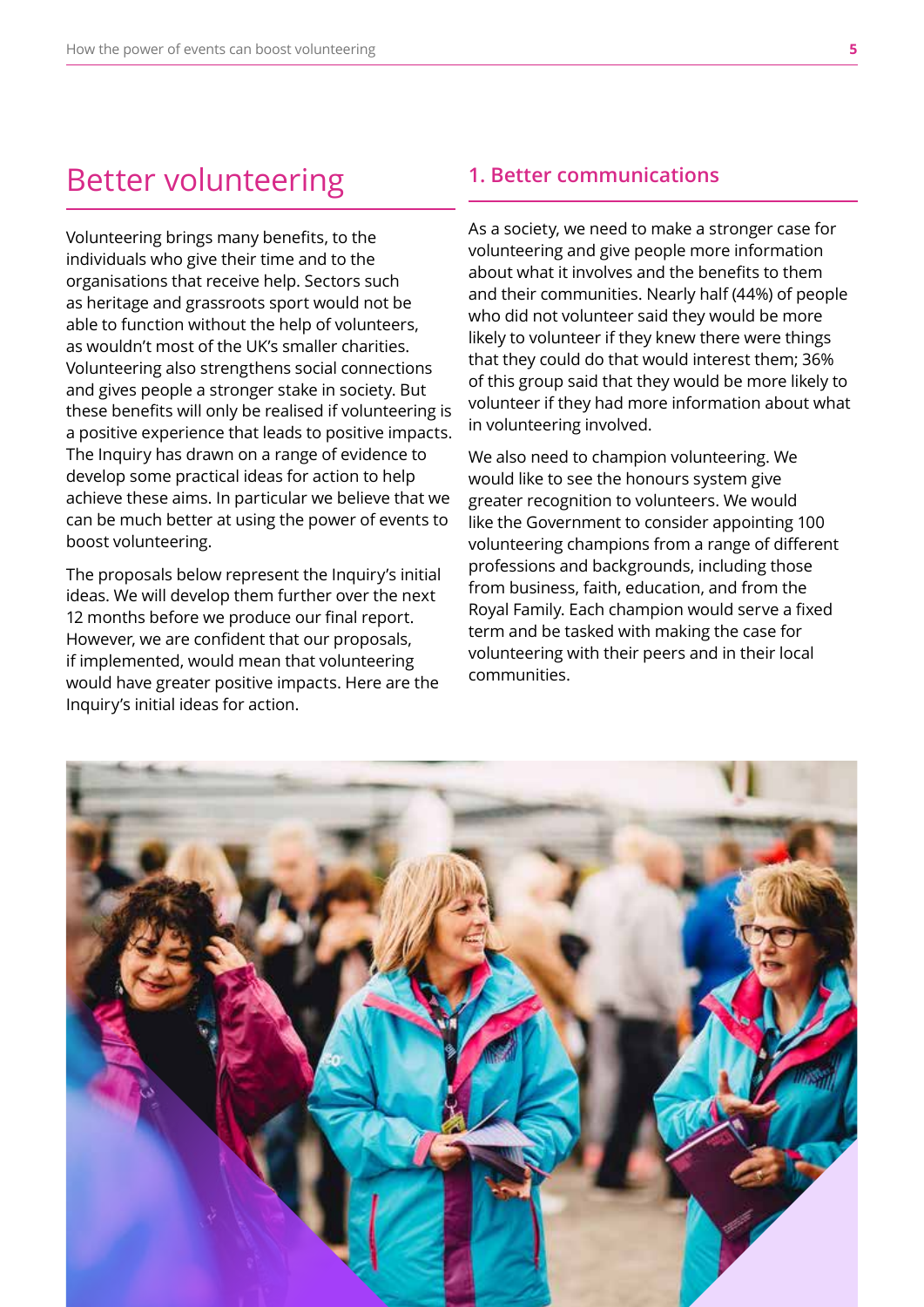### **2. Better volunteering experiences**

Organisations that work with volunteers, including event organisers, need to consider how they deploy volunteers, the tasks they offer and how volunteers are supported in their roles. Making sure that volunteering is a positive experience will make it easier for these organisations to recruit and retain volunteers. The biggest barrier to volunteering is competing pressures on people's time due to work, study or caring responsibilities. The Inquiry's survey showed that nearly half (46%) of people who were not volunteering said they would be more likely to offer their time if there were flexible ways to help, for example, occasional tasks or things they could do from home or online. Offering people a range of volunteering activities has already been shown to be a successful means of recruiting and retaining volunteers.

### **3. A funded local infrastructure**

Sometimes those who stand to gain the most from volunteering face the greatest barriers that prevent them from taking part. If the benefits that volunteering brings are to be fully realised, such barriers need to be addressed, and volunteers themselves need feedback and support.

This requires Government and philanthropic investment in local volunteering infrastructures, including the legacy organisations that work with volunteers after major events. Such funding should be used to reduce barriers to volunteering faced by disabled people. It should also cover items such as volunteers' travel expenses, and the salaries of paid staff to recruit and support volunteers, and to build relationships with colleges and employers, as well as community and faith groups who can often reach people who are not coming forward to volunteer.

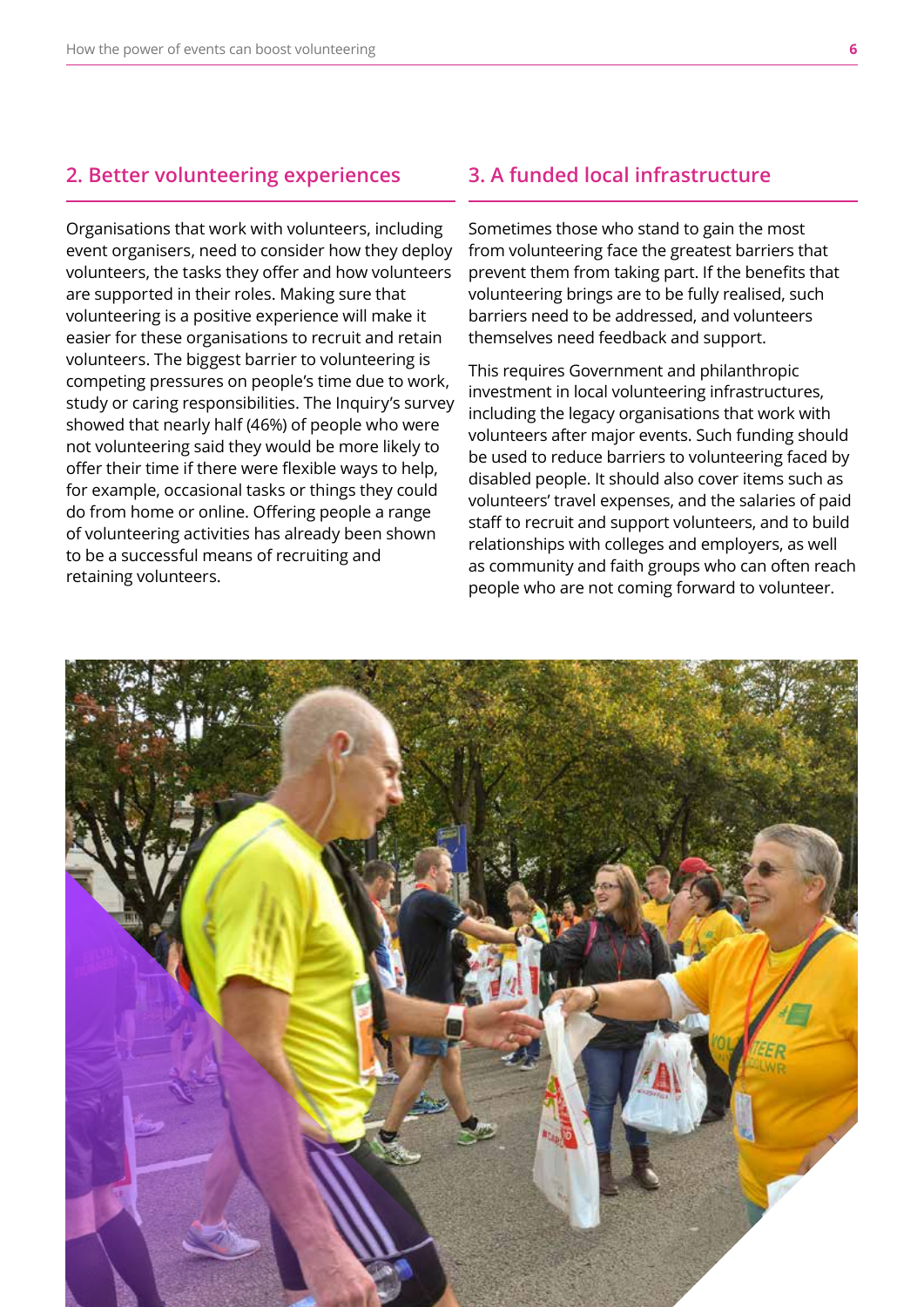### **4. Better use of digital**

We can make better use of technology to encourage volunteering. We would like to see greater use made of digital platforms that link organisations that need volunteers with people who are able to give their time.

The Government should also consider a programme of work to develop a national volunteering wallet or passport that would provide a record of a person's identity and safeguarding checks, training, as well as recording their volunteering experience. This would reduce the delays associated with placing volunteers and make it easier for people to give their time to a number of organisations.

## **5. Events as an opportunity to recruit volunteers**

The profile of volunteering was raised during the London 2012 Games with evidence suggesting that more people came forward to volunteer. We can use events to champion volunteering, give people information about what it entails and recruit volunteers. We would like to see football matches used to recruit volunteers for grassroots sports and local community organisations. Concerts and festivals should be used to recruit volunteers for arts organisations.

## **6. Use anniversaries to boost volunteering**

Anniversaries present opportunities to champion specific areas of volunteering. The 75th anniversary of the NHS in 2023 could be used to champion volunteering in health and social care, and for projects which aim to improve the nation's physical and mental wellbeing. In 2024 it will be 200 years since the RNLI and the RSPCA were founded. The work of land and sea rescue and animal welfare organisations is supported by many thousands of volunteers, and these anniversaries could also be used to boost volunteering for these causes.

## **7. Funder leverage**

Funders should use their influence to make sure that events have positive social and economic impacts. Events should only receive public subsidies if organisers set out detailed delivery plans for securing positive impacts on society, including through volunteering. There should be demarcated funding for legacy volunteering projects in Government, and philanthropic support for sporting and cultural events, including future UK Cities of Culture.

## **8. Planning and strategy**

Taking the above ideas forward will require leadership and delivery plans from the Government, including administrations in Northern Ireland, Scotland and Wales. We would like to see volunteering strategies in all four nations of the UK, in the combined authorities and in every local authority. These strategies should be backed up with funding and set out how the UK (i) can increase the number of people who volunteer and improve the experience (ii) can increase the positive social and economic impacts that volunteering can bring, particularly among social groups who are less likely to volunteer.

Planning for legacy volunteering programmes must not be afterthought. It needs to be an integral part of the planning of an event and early decisions need to be taken about the ownership of volunteers' contact details.